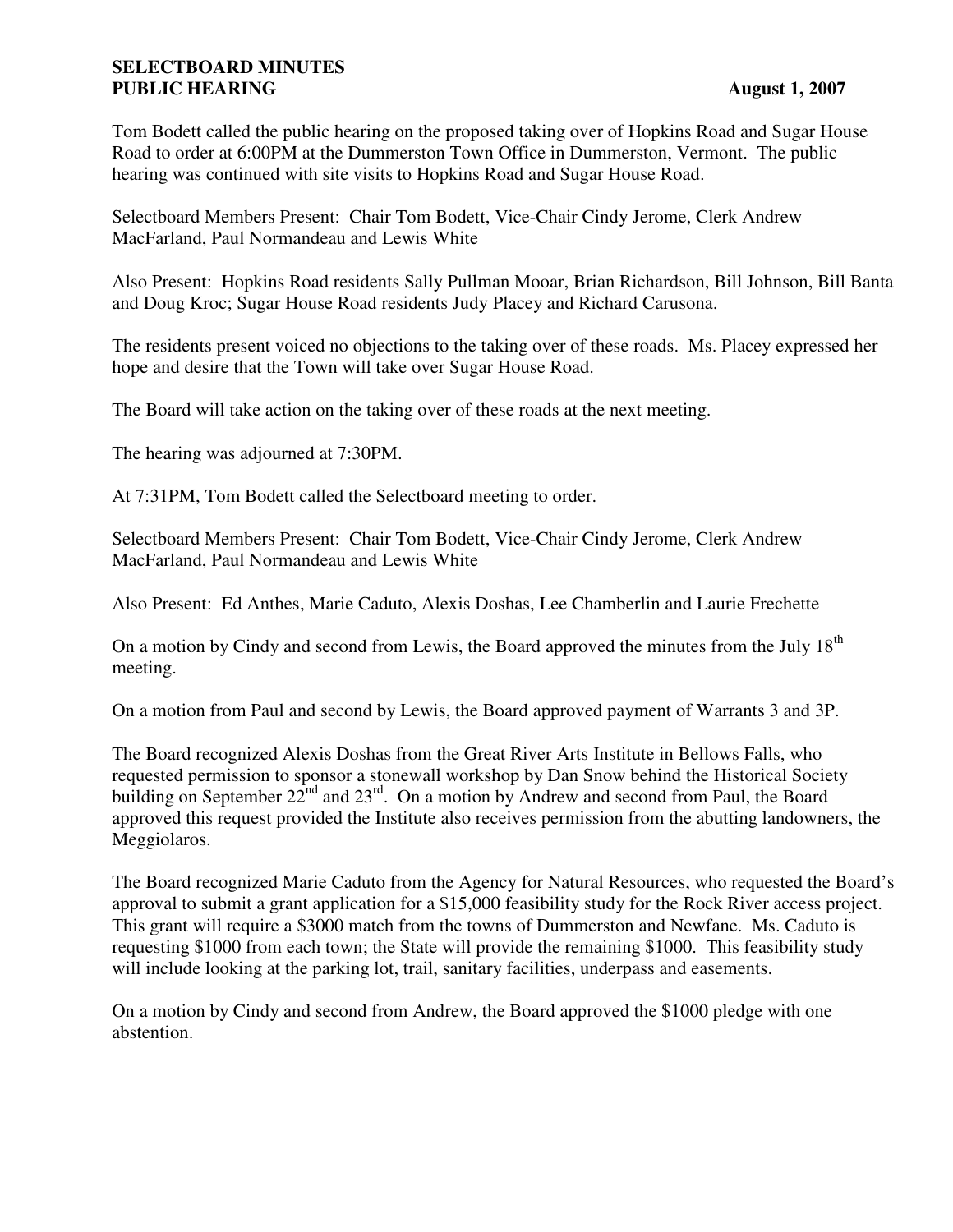Lee Chamberlin presented the Road Foreman's report. The Board opened the three bids received from Jason Evans Construction, Renaud Bros. and Zaluzny Excavating for the School House Road/Slab Hollow project. The bids were as follows: Jason Evans Construction \$38,400, Renaud Bros. \$35,800, and Zaluzny Excavating \$33,900. Paul moved to award the contract to Zaluzny Excavating with the conditional understanding the bid includes the Town's in-kind contribution. Lewis seconded and the motion passed.

Lee advised the Board that the generator at the Town Office is up and working at last. A technician from Controlled Power in White River Junction adjusted the settings, did a successful load test for both the Town Office and the Fire Station, and the generator now turns on automatically.

Lee requested permission from the Board to have a radio set installed in the downstairs of the Town Office so that the office personnel may get in contact with the road crew if necessary, and vice versa. The cost of the radio set and installation will be paid out of the Emergency Management reserve fund, with the approval of Larry Lynch. Paul expressed his concern that the noise may interfere with the public's work in the office. After some discussion, Lewis moved and Andrew seconded to approve the request. The motion passed.

Lee advised the Board that Chris Lowe has agreed to do the roadside mowing again this year.

Cindy questioned Lee about the schedule for the center-line painting of town roads. She reminded him that East West Road and Middle Road are priorities.

The Board discussed the purchase of a laptop computer for Lee. On a motion from Andrew and second by Lewis, the Board approved the purchase of a laptop computer for \$370 through Kevin Ryan; Laurie was authorized to write the check.

The Board recognized Ed Anthes who presented a list of items that he would like to see included in the RERP budget for 2009. After some discussion, the Board decided to table this issue until the August 15<sup>th</sup> meeting when Larry Lynch will be present. Ed was also invited to attend the next meeting.

The Board decided not to designate a Board member as a voting delegate for the annual VLCT meeting.

The Board reviewed two Petition & Orders from Verizon for pole replacements along Ryan Road and East West Road. On a motion by Paul and second from Andrew, the Board signed the petitions with the provision that Laurie will also show them to Lee for his approval.

There was no update on the Personnel Policies.

Tom updated the Board on his recent conversation with Reg Rockefeller from the Planning Commission on the VELCO/Southern Loop and the Commission's several meetings with neighborhood residents. The Selectboard is very concerned about the VELCO/CVPS proposal as first presented. They look for a new proposal that complies with the Town Plan and are actively working with VELCO/CVPS in concert with the Planning Commission toward that end. The Selectboard anticipates the Planning Commission's comments on a new proposal and will attach its comments to them by the September 25<sup>th</sup> deadline.

A brief discussion took place regarding the processing of the payroll for the Lydia Taft Pratt librarian. Laurie will contact the library trustees to invite them to the August  $15<sup>th</sup>$  Selectboard meeting.